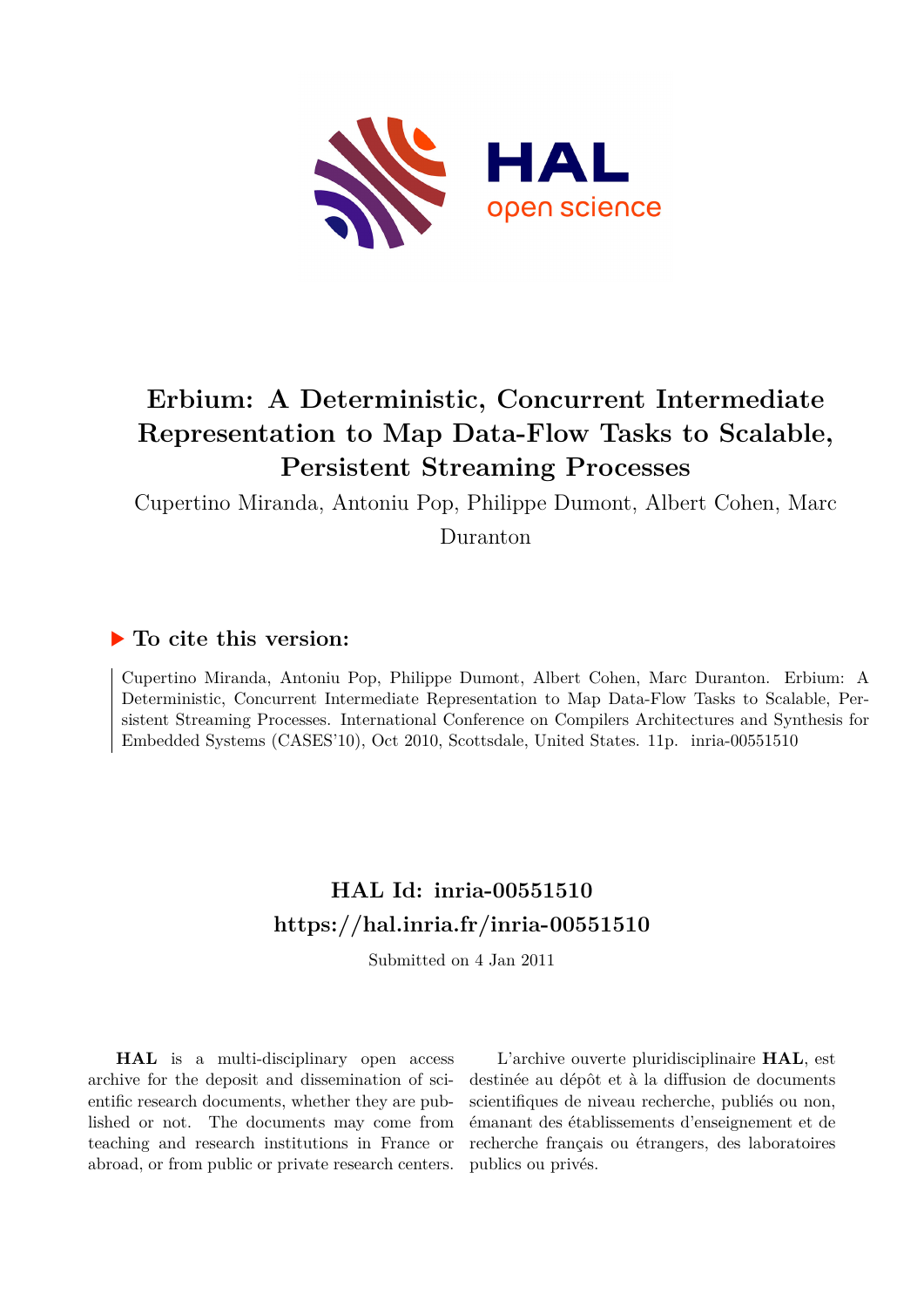## **Erbium: A Deterministic, Concurrent Intermediate Representation to Map Data-Flow Tasks to Scalable, Persistent Streaming Processes**

Cupertino Miranda INRIA Saclay and LRI, Paris-Sud 11 University Cupertino.Miranda@inria.fr

Antoniu Pop CRI, MINES ParisTech Antoniu.Pop@cri.ensmp.fr

Philippe Dumont INRIA Saclay and LRI, Paris-Sud 11 University Philippe.Dumont@inria.fr

Albert Cohen INRIA Saclay and LRI, Paris-Sud 11 University Albert.Cohen@inria.fr

## ABSTRACT

Tuning applications for multicore systems involve subtle concurrency concepts and target-dependent optimizations. This paper advocates for a streaming execution model, called Erbium, where persistent processes communicate and synchronize through a multi-consumer multi-producer sliding window. Considering media and signal processing applications, we demonstrate the scalability and efficiency advantages of streaming compared to data-driven scheduling. To exploit these benefits in compilers for parallel languages, we propose an intermediate representation enabling the compilation of data-flow tasks into streaming processes. This intermediate representation also facilitates the application of classical compiler optimizations to concurrent programs.

### Categories and Subject Descriptors

D.3.4 [Programming Langugages]: Compilers

## General Terms

Performance, Languages, Algorithms

## 1. INTRODUCTION

High-level parallel languages capture (in)dependence and locality properties without reference to any particular hardware. Compilers and runtime systems are responsible for lowering these abstractions to well-orchestrated threads and memory management, and for implementing target-specific optimizations. Parallel stream and data-flow programming makes the task-level data-flow explicit. It exposes pipeline,

*CASES'10,* October 24–29, 2010, Scottsdale, Arizona, USA. Copyright 2010 ACM 978-1-60558-903-9/10/10 ...\$10.00.

data and task parallelism with a functional determinism guarantee: a major asset in the quest for productivity. An intermediate compiler representation is required to implement the specialization steps converting portable data-flow programs into efficient parallel implementations. Among these necessary steps, static scheduling plays a major role: it coarsens the grain of dynamic scheduling and synchronization, adapting it to the target platform (bandwidth, latency, local memory). Coarser grain tasks require a dedicated synchronization and communication mechanism: they continuously exchange data through FIFO streams. Without such data streams, static scheduling may not be possible because of dependence cycles. Streaming communications help reduce the severity of the memory wall: decoupled producerconsumer pipelines naturally hide memory latency and favor local, on-chip communications, bypassing global memory, a big advantage on MPSoC architectures.

This paper advocates for persistent, long-running streaming processes and communications. Our approach is complementary to lightweight scheduling: streaming is the preferred execution model for the finest grain of thread-level parallelism, while data-driven scheduling deals with loadbalancing and dynamic task invocation at coarser grain. The core of the approach, called ERBIUM, is a data structure for scalable and deterministic concurrency, an intermediate representation for compilers, a low-level language for efficiency programmers, and a fast runtime implementation.

The rest of the paper is structured as follows. Section 2 discusses the design goals and choices of the intermediate representation. Section 3 defines its syntax and semantics. Section 4 details its transparent specialization on sharedmemory platforms. Section 5 evaluates our implementation on realistic and extreme situations. Section 6 discusses related work. We conclude in Section 7.

### 2. DESIGN

ERBIUM defines an intermediate representation for compilers, also usable as a low-level language for efficiency programmers. Its features a unique combination of productivity and performance properties.

Marc Duranton CEA, LIST, Laboratoire Calcul Embarqué Marc.Duranton@cea.fr

Permission to make digital or hard copies of all or part of this work for personal or classroom use is granted without fee provided that copies are not made or distributed for profit or commercial advantage and that copies bear this notice and the full citation on the first page. To copy otherwise, to republish, to post on servers or to redistribute to lists, requires prior specific permission and/or a fee.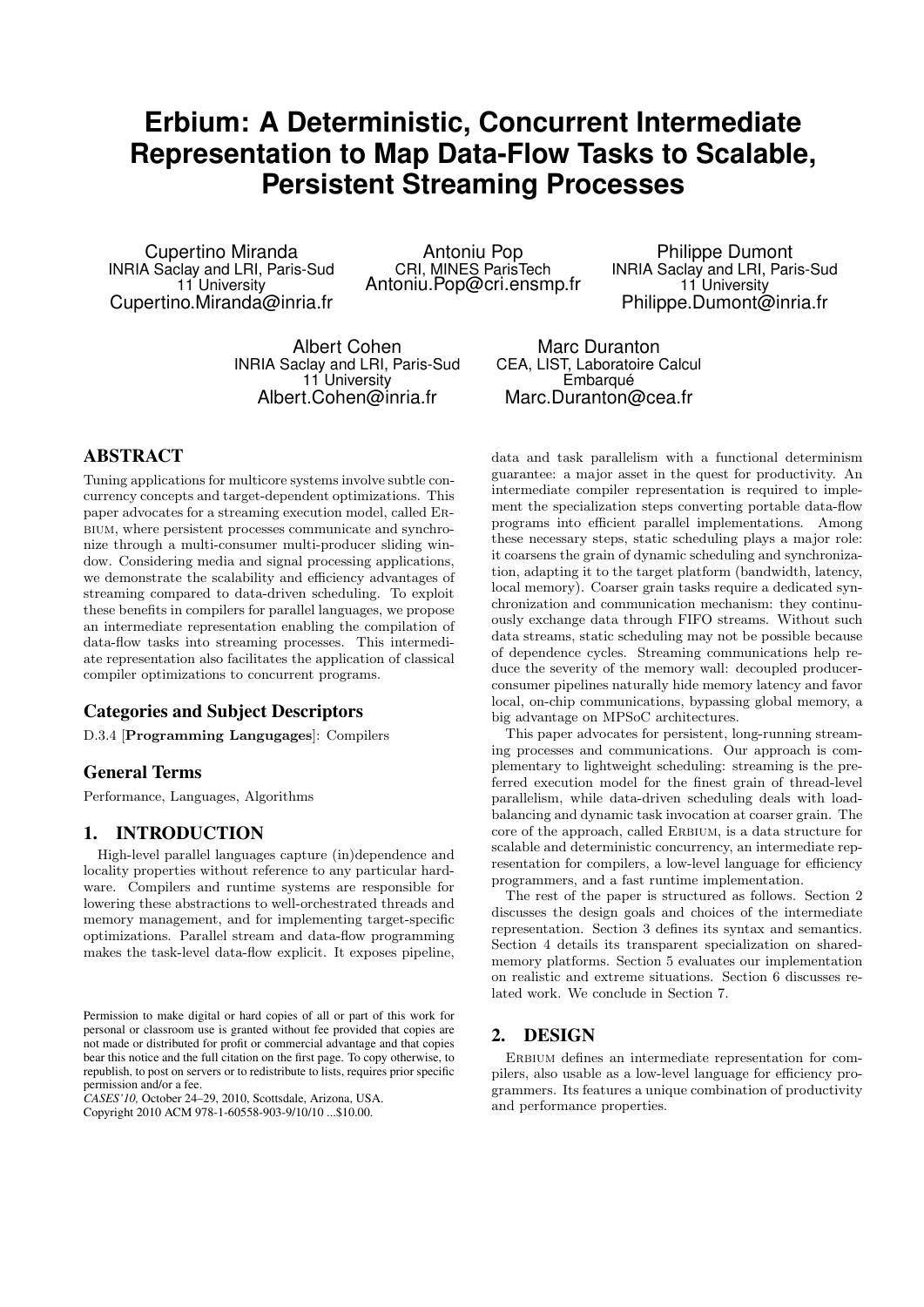*Determinism.* ERBIUM's semantics derives from Kahn Process Networks (KPNs) [22]. KPNs are canonical concurrent extensions of (sequential) recursive functions preserving determinism (a.k.a. time independence) and functional composition. Functions in a KPN operate on infinite data streams and follow the Kahn principle: in denotational semantics, they must be continuous over the Scott topology induced by the prefix ordering of streams [22,26]. The operational definition of KPNs states that processes communicate through lossless FIFO channels with blocking reads and non-blocking writes. The semantics of ERBIUM is not bound to this particular operational implementation. ERBIUM processes can be arbitrary, imperative C code, operating on process-private data only; their interactions are compatible with the Kahn principle, with an operational semantics favoring scalable and lightweight implementation.

*Expressiveness.* Parallelism is often implicit in high-level data-flow languages [3,23]. As an intermediate representation, ERBIUM is explicitly parallel. ERBIUM supports dynamic creation, termination of concurrent processes.

ERBIUM favors persistent, long-running processes communicating through point-to-point data streams. Traditional streaming communications involve push() and pop() primitives over FIFO channels. ERBIUM's data structure for communication is much richer: it provides random-access peek (read), poke (write) and communications decoupled from the actual synchronization. This abstract data structure is called an *event record*.<sup>1</sup> It unifies *streams* and *futures* [19], and generalizes them to support multiple producers and multiple consumers. We rest on the programming language semantics and on the compiler in charge of lowering high-level abstractions to ERBIUM.

*Modularity.* Separate compilation of modular processes is essential to the construction of real world systems. An Erbium program is built of a sequential main thread spawning concurrent processes dynamically. Since ERBIUM provides explicit means to manage resources (e.g., communication buffers), it puts a specific challenge on the ability to compose processes in a modular fashion. To this end, we introduce a low-level mechanism for modular back-pressure supporting arbitrary broadcast and work-sharing scenarios.

**Static adaptation.** As an intermediate language, ERBIUM supports specialization, static analysis and optimization. Binary code does not offer the required level of static adaptation; on the contrary ERBIUM defines the intermediate representation as the portability layer.

The ERBIUM runtime may transparently be specialized for different memory models. In the following, we assume a shared, global address space whose caches are kept coherent in hardware. Specialization for distributed-memory involves completely different algorithms; this will be the purpose of a separate paper. In addition, ERBIUM may transparently exploit any hardware acceleration for faster context switch [1,24,37], synchronization and communication [16,31].

The compiler selects the most relevant hardware operations and inlines ERBIUM's split-phase communication primitives. It may also adapt the grain of concurrency through task-level and loop transformations.

Lightweight, efficient implementation. ERBIUM aims to be closest to the hardware while preserving portability and determinism. Any overhead intrinsic to its design and any implementation overhead hits scalability and performance; such overheads cannot be recovered by a programmer who operates at this or higher levels of abstraction.

Thanks to its data-flow semantics, it is possible to implement the primitives of the ERBIUM runtime only relying on non-blocking synchronizations. Leveraging ERBIUM's native support for multiple producers and multiple consumers, broadcast and work-sharing patterns can be implemented very efficiently, avoiding unnecessary copy in (collective) scatter and gather operations.

The split-phase communication approach hides latency without thread scheduling or switching overhead: it relies entirely on existing hardware such as prefetching or DMA.

#### 3. SEMANTICS

Formalization is out of the scope of this practice- and design-oriented paper. In the following, we will use a C syntax and informal semantics instead.

Figure 1 shows the ERBIUM primitives and event record structures on a producer-consumer template. This example illustrates data-flow synchronization and communication, resource management, process creation and termination.



Figure 2: Producer-consumer example

#### *Data streaming.*

Processes communicate through a concurrent data structure called event record, or record for short. Effective communication and synchronization take place through read and write views connected to a record. A read or write view is an unbounded stream, randomly addressable through nonnegative indices. Each read (resp. write ) view is associated with a private, monotonically increasing update (resp. commit) index. Read view elements are read-only. Read view elements at indices less than or equal to the update index are identical to the corresponding elements of the connected record. Write view elements at indices less than or equal to the commit index are read-only.

record  $T r$  (resp. view  $T v$ ) declares a record  $r$  (resp. view  $\mathbf{v}$ ) of data elements of type T. The  $[[\mathbf{i}]]$  syntax is used to subscript a view at index i.

On Figure 1, the producer process committed indices 0, 1 and 2 to the write view, but keeps indices 3 and 4 private. At this point, modifications of these values are still possible on indices 3 and 4, but the values at indices 2, 1 and below are read-only. On the consumer side, only indices 0 and 1

 $1$ Abbreviated as Er... symbol of the Erbium element.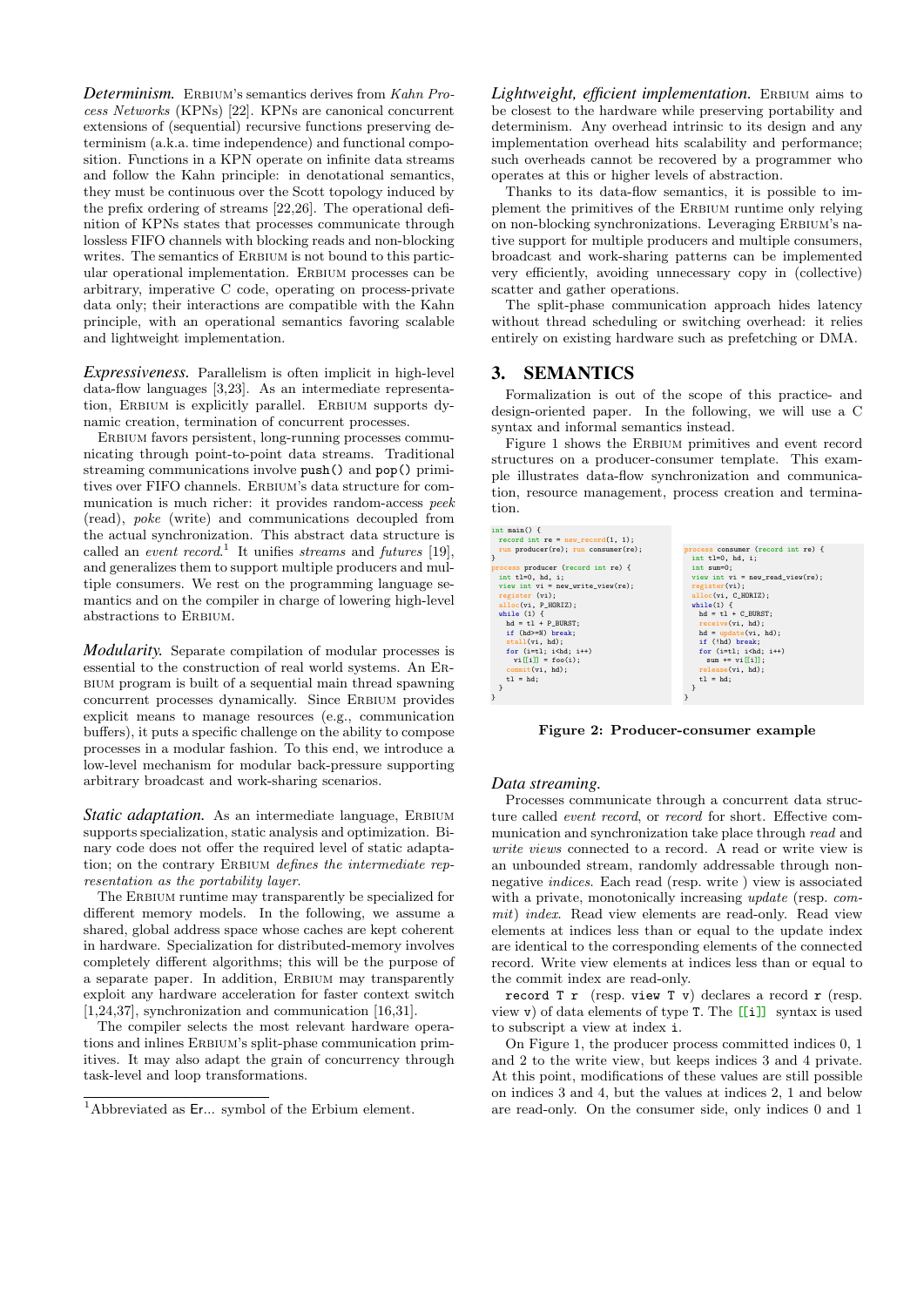

Figure 1: Producer-consumer flow

have been updated into the view; index 2 is available but the consumer did not yet decide to observe it in the view.

The commit() and update() primitives implement dataflow *pressure*, enforcing causality among processes.

- void commit(view T v, int i) increments the commit index of  $v$  to  $i$ ; it does nothing if  $i$  is lower than or equal to 0 or to the current commit index.
- int update(view T v, int i) sets the update index of v to i, or does nothing if i is lower than or equal to 0 or to the current update index. It waits until the minimum commit index of connected write views is greater than or equal to i. It returns the value of i, except on deallocation of the connected record, to be explained in the termination section.

update() controls which indices will be observed in the process controlling the view; it offers the same determinism guarantees as a blocking read in a KPN. Indices are always non-negative integers. The update index of a view is always less than or equal to the minimum commit index of its connected write views. On the other hand, the observed value of the commit index (not directly accessible to the program) depends on the observing thread and on how frequently its is synchronized across the machine; we only assume that changes to the commit index will ultimately be observable by any hardware thread.

ERBIUM follows a split-phase design, decoupling communication from synchronization: update() does not deal with communication, which is asynchronous and initiated with the receive() primitive.

- void receive(view T v, int i) updates v with the data of its connected record, starting from the current update index up to i. It cannot complete until the corresponding commit index reaches i; but the communication may start earlier, retrieving sub-ranges of indices, this is left to the implementation and not observable at the level of the intermediate representation.
- void receive\_range(view T v, int tl, int hd) is a variant to retrieve indices in the  $\{t1 + 1, \ldots, \text{hd}\}\$ range. This primitive allows to subsample data streams and to distribute data among workers.

When an asynchronous call to  $\text{receive}(v, i)$  is pending, a follow-up update(v, j) must wait until all elements of indices lower than  $min(i, j)$  have been retrieved. On shared-memory platforms, receive() may be implemented as prefetch or no-op. Although the call is asynchronous, it may be easier/preferable on some embedded targets to block until the commit index satisfies the condition, before triggering the communication.

On Figure 1, indices 0, 1 and 2 have been received by the consumer and stored in the view's buffer. This is independent from the fact that the consumer did not yet decide to observe index 2.

#### *Resource management.*

Practical implementation of records need a bounded memory space. The bound may be managed statically or dynamically, and corresponds to the maximal number of live elements. The live elements of a read or write view are stored in a sliding window, and its size is called the view's horizon. It is not allowed to access elements outside the horizon. As with any blocking write semantics, KPN with bounded buffers may suffer from resource deadlocks when the view horizon is insufficient. In general, buffer size inference or adaptation is the responsibility of the compiler [8,25] and/or of the runtime library [10].

The release() and stall() primitives implement backpressure. An element is considered live in a read view as long as release() has not been called on a higher index. An element is considered live in a write view as long as at least one connected read view has not yet released its index, calling release() on a higher index. Each write view (resp. read view) is associated with a private, monotonically increasing stall (resp. release) index, marking the tail of live elements in the write view. void stall(view T v, int i) waits as long as the release index of one or more connected read views is lower than or equal to  $i - h$ , where h is the horizon of the write view v. Then it increments the stall index of v to i. The storage locations for elements of indices lower than  $i - h$  can now be recycled. void release(v, i) increments the release index of  $v$  to  $i$ ; it does nothing if  $i$  is lower than or equal to the current release index. The stall index is always lower than or equal to the minimum of the connected read views' release indices.

On Figure 1, index 0 has been released by the consumer, its value being (logically) removed from the view's buffer; it is not available for further computations. Because there is only one consumer, index 0 has also left the write view's buffer, making room for further value definitions and commits by the producer. The write and read view horizons are set to 4 and 2, respectively.

The representation of indices is a subtle resource constraint. We will assume 32-bit integers in the following. Overflow may occur, but infrequently enough so that performance is not impacted. The commit() primitive is responsible for preventing overflows by detecting when the index crosses the  $2^{31}$  limit. All internal index variables (e.g., the current commit, update, release variables) can be translated backwards by the closest multiple of the horizon lower than or equal to the minimal release index. The application does not have to be aware of this translation. The index variables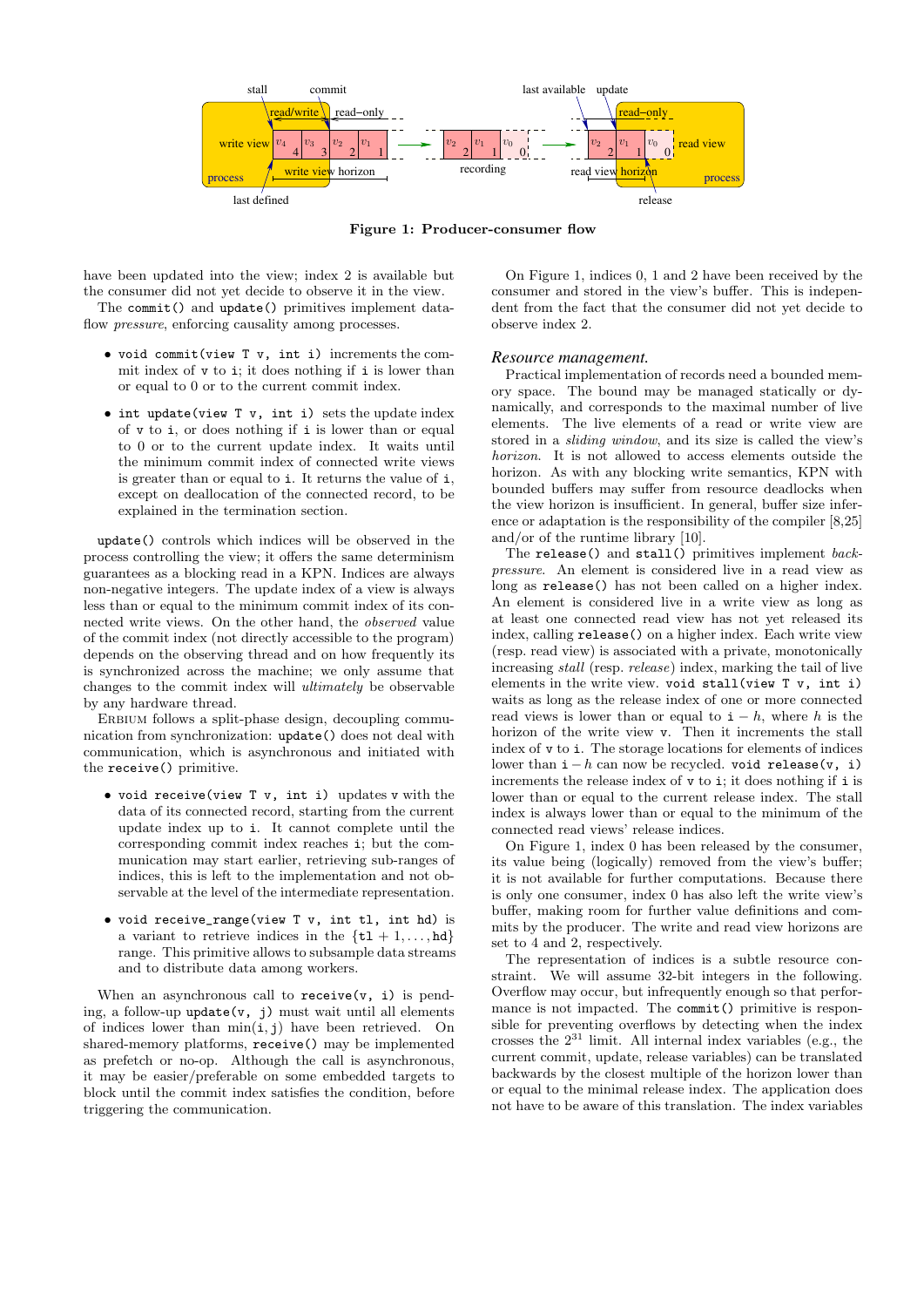it uses can wrap-around safely, as the runtime primitives can transparently translating index arguments.

#### *Creation.*

A process is declared as a plain C function, introduced by the process keyword. It cannot be called as a function, and does not have a return value. The run  $p(\ldots)$  spawns a new thread to run process p, passing arbitrary arguments to initialize the new process instance, including record arguments to communicate with other instances.

Initialization is a common source of complexity and deadlocks in concurrent applications. ERBIUM defines a standard, deterministic protocol, supporting modular composition, dynamic process creation and connection of views.

record T new\_record(int wreg, int rreg) creates a fresh descriptor for a record. The role of arguments wreg and rreg will be described below.

view T new\_read\_view(record T r) creates a read-only view descriptor connected to record  $\mathbf r$  and initializes its update and release indices to 0.

Similarly, view T new\_write\_view(record T r) creates a read/write view descriptor connected to r and initializes its commit and stall indices to 0.

int register(view T v, int id) sets v as a registered view of its connected record, assigning it the id label. ids must be consecutive positive integers. Registered views are handled specially: update(i) (resp. stall(i)) may proceed if all views of ids less than or equal to rreg (resp. wreg) have registered and the update (resp. stall) indices of all connected read (resp. write) views are greater than or equal to i. Registration avoids non-deterministic loss of data in case of late connection of a view. It also enables deterministic hand-over of communications from one view to another with the same id.

Conversely, non-registered views are useful in asymmetric broadcasts where some consumers may safely miss parts of the data stream — such as observation or instrumentation processes. The call  $(\text{register}(v, -1))$  unregisters v.

void alloc(view T v, int h) create a fresh sliding window of h elements of type T and attach it to v. The horizon h is specific to a given view.

#### *Termination.*

Termination is at least as error-prone as initialization in concurrent applications. A process may deallocate a view it owns through the free\_view() primitive. The terminal commit (resp. release) index of a deallocated view is stored, and used in the computation of the minimal commit (resp. release) index. The view is disconnected from its recording and its resources are freed when its terminal commit (resp. release) index has been passed by the update (resp. stall) indices of views it is connected to. In case the deallocated view was registered, the free\_view() primitive can be used with a termination argument that forbids hand-over of communication, i.e., the registration of a view with the same id. In the case of a write view, when the minimal commit index is held by a deallocated view marked with this termination argument, update() does not wait and may return a different value from its index argument. A following update() call returns 0, indicating proper termination of operations through a given record. Termination is the only case where update() does not return the value of its second argument. Termination does not impact stall() directly: back-pressure is not meant to carry semantical information.

When free\_view() is called for the last view connected to a given record, the latter is deallocated right after deallocation all the remaining data from former connected views. An explicit or implicit return terminates a process.

#### *Modular back-pressure.*

The registration mechanism above is essential to achieving modular composition. But the reader may wonder more specifically why back-pressure is not implemented with commit() and update() on "shadow" views. Modularity is the reason. stall() and release() use an a previously connected view, whereas commit() and update() would require a new connection: a producer waiting for the release of indices by a consumer would need to statically know to which consumer it is communicating with. This would violate the modularity of function composition, dedicating the producer to a predefined collection of consumers.

#### *Simple example.*

Figure 2 illustrates these concepts on a producer-consumer example. A single record is connected to a pair of read and write views. Data-flow synchronization, communication and back-pressure are straightforward, with index and data bursts in the  $\{t1 + 1, \ldots, \text{hd}\}\$  range. Each process sets its own view horizon, and its own commit and update burst.

Notice that commit() follows the last definition of a value in the commit burst, update() precedes the first use of the update burst, release() follows the last use of the update burst, and stall() precedes the first definition of new indices in the commit burst.

Termination is detected in the consumer in two phases: first the return value of update() bounds the burst iteration to the precise number of retrieved elements, then controlflow breaks out of the loop at the next call.

The record descriptor, defined and initialized in the main function is passed as argument to both processes. Both views connect to it in their respective process. This makes separate compilation of the producer and consumer possible.

This naive implementation is inefficient. A better version would add a prefetch distance to the call to receive(), looking a few data element ranges ahead. The distance would of course be platform-specific and tuned by the compiler or at runtime. The grain of synchronization can also be tuned, coarsening the burst size of the producer and/or consumer. Load-balancing can be achieved by adjusting the relative value of the burst sizes. Finally, on some high-latency systems it may simply not be beneficial to split the computation into distinct producer and consumer processes: task fusion may be the only solution and should be implemented by the compiler, statically scheduling the activations while avoiding starvation and overflow.

This simple example can be trivially adapted into a broadcast with multiple consumers: the only changes are to run multiple consumers instead of one, setting the appropriate view ids, and setting the minimal number of registered views accordingly when creating the record descriptor. Likewise it is also easy to distribute work across writers or readers, using a stride to separate accesses into disjoint index ranges.

## 4. SHARED MEMORY TARGETS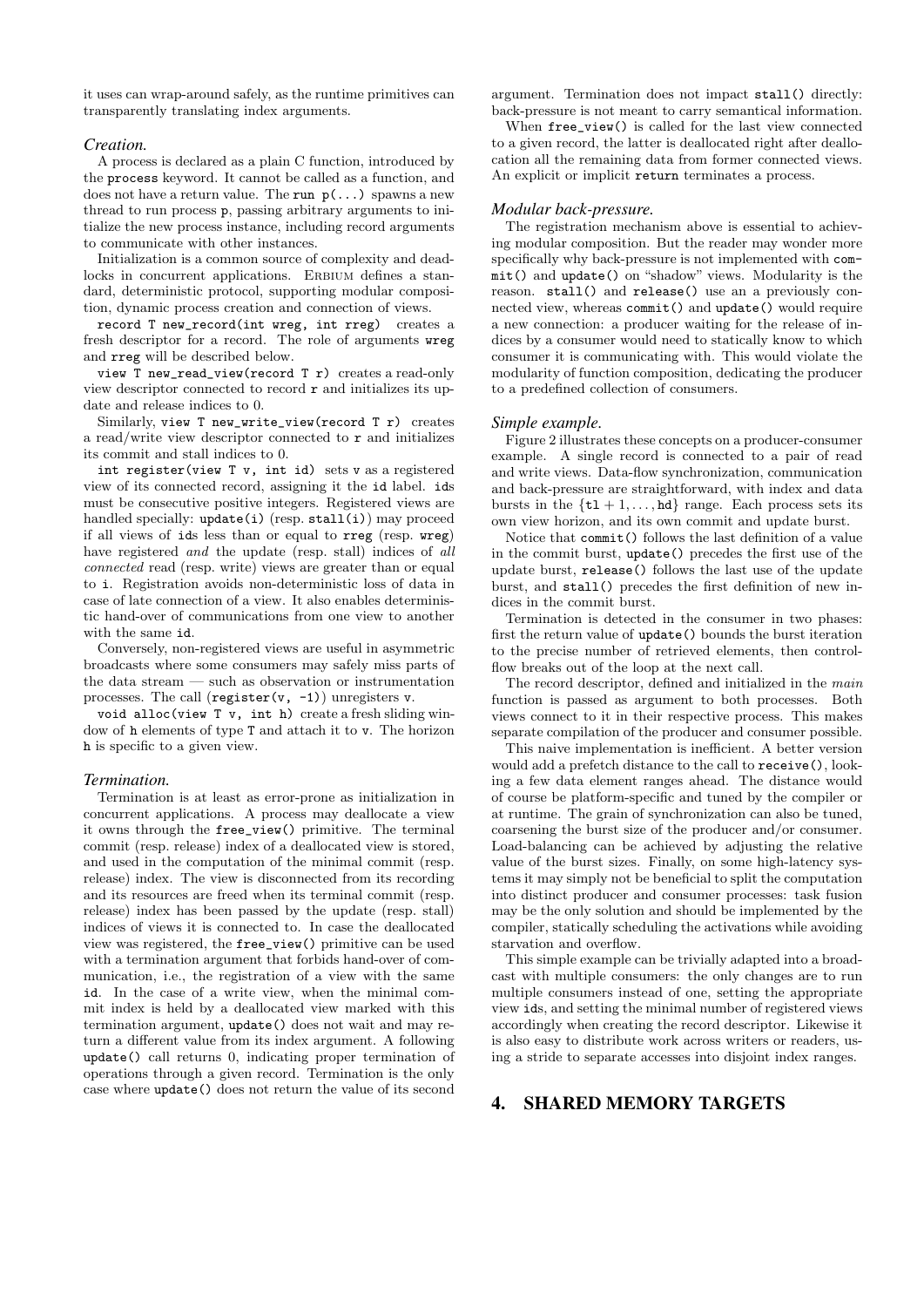On a distributed memory target, each view holds a private sliding window buffer, and communications involve explicit copies across these private buffers. In such a case, notice that calls to release() can be made redundant: update() can implement an early release, reducing the turn-around time of live elements. release() becomes essential in a shared memory implementation, where it is possible to allocate a single buffer shared between the connected write and read views. The size of such a buffer is the sum of the maximal write view horizon and the maximal read view horizon; it is dynamically reallocated when connecting a view whose horizon exceeds the maximum size of all connected horizons.

The four synchronization primitives can be implemented very efficiently on standard cache-coherent hardware. Considering the Total Store Ordering (TSO) memory model of x86 and SPARC ISAs, our implementation does not require any memory fence or atomic instruction (such as compareand-swap, test-and-set, fetch-and-add). Our algorithm also minimizes cache line invalidation and on-chip contention. We revisited a lock-free implementation of a sliding-window to support multiple producers and multiple consumers [15]. This extension is made possible by delegating the task of index-range negotiation to the compiler. The synchronization primitives are left with a simpler concurrency problem. This algorithm and its implementation will be presented in another paper.

The code generator is implemented in an experimental branch of GCC 4.3. It expands the ERBIUM constructs to their shared-memory specializations after the main optimization passes. The synchronization primitives are preserved as "builtin" functions. We leveraged the expressive attribute and builtin mechanisms in GCC to expose their sideeffects to the data-flow analyses of the compiler. The goal is to preserve the scalar and loop optimizations in the middleend of the compiler from inline assembly, external function calls and pointers, hence to retain all their aggressiveness. But the synchronization primitives are still hampering some optimizations, such as automatic vectorization: as a result, we systematically strip-mine bursts of computations enclosing the index-wise computations inside a protected inner loop. This approach was already proposed to support optimizations over streaming extensions of OpenMP [35]. It also removes modulo-indexing of sliding windows. We will see the impact of this design in the experimental evaluation. A library-based alternative would inhibit many compiler optimizations, as it is currently the case with early OpenMP expansion in GCC [35].

#### 5. EXPERIMENTS

Experiments target a 4-socket Intel hexa-core Xeon E7450 (Dunnington), with 24 cores at 2.4 GHz, a 4-socket AMD quad-core Opteron 8380 (Shanghai) with 16 cores at 2.5  $GHz$ , both with 64 GB of memory, and an Intel quad-core Core 2 Q9550 at 2.83GHz. These targets are respectively called Xeon, Opteron and Core 2 in the following.

We studied a synthetic benchmark called exploration, with multiple producers broadcasting data to multiple consumers. Each process implements a simple loop enclosing a pair of synchronization primitives updating, stalling, committing and releasing a burst of  $k$  indices at every iteration. The workload for each index amounts to a single integer load (consumer side) or store (producer side) only.



Figure 3: Burst size impact on Opteron

We then wrote ERBIUM versions of one classical signalprocessing kernel and three full applications: fft from the StreamIt benchmarks [40], fmradio from the GNU radio package and also available in the StreamIt benchmarks, a 802.11a code from Nokia [12], and jpeg, a JPEG decoder rewritten in ERBIUM from a YAPI implementation of Philips Research [39]. They are representative of data crunching tasks running on both general-purpose and embedded platforms. These applications are complex enough to illustrate the expressiveness of ERBIUM, yet simpler than complete frameworks like H.264 video that would require adaptive scheduling schemes not yet implemented in ERBIUM [5]. In addition, 802.11a involves input-dependent mode changes that do not fit the expressiveness constraints of StreamIt, jpeg has variable computation load per macro-block and both jpeg and fft feature very fine grain tasks.

#### 5.1 Synthetic Benchmark

Synchronization overhead for the exploration benchmark is shown in Figure 3. We tested 4 configurations per target: 1 producer and 1 consumer, and 1 producer and 4 consumers, 4 producers and 1 consumer, 2 producers and 2 consumers. All views of producer(s)/consumer(s) are connected to the same record structure with an horizon of  $2^{24}$ elements. Each execution processes and communicates  $2^{26}$ indices. Threads are pinned such that producer(s) are all mapped to different cores of the same chip, and all consumer are mapped to different cores on a different chip.

False sharing induces severe overheads for tiny bursts and is the cause of the wide performance instabilities. The burst size remains an important factor passed the cache line size, but synchronization overhead becomes negligible for bursts of 1024 indices or more. In addition, the scatter and gather performance is also excellent: small bursts remain profitable even for complex configurations with multiple producers and consumers. This validates the choice of an expressive concurrent data structure: performance is excellent on a simple pipeline, while offering maximal flexibility to support combinations of pipeline- and data-parallel computations in a high-level language.

The single-producer single-consumer configuration reaches a maximum of 103M index computations per second on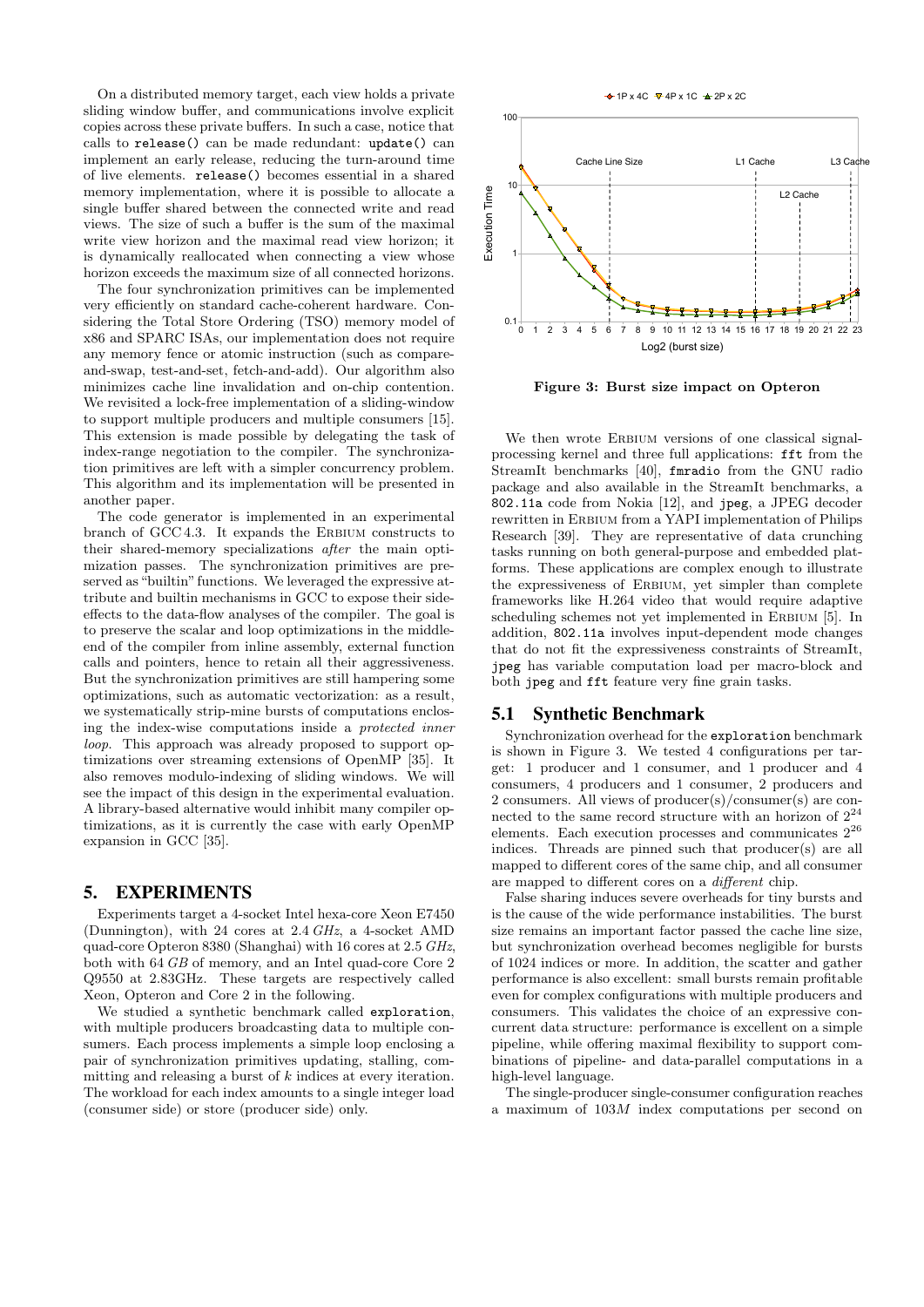

Figure 4: Performance of fft on Xeon. Single settings (left) and best settings per data point (right)



Figure 5: Performance of fft on Opteron. Single settings (left) and best settings per data point (right)

Xeon: on average 23.3 cycles per index, an order of magnitude shorter than the cache line transfer across x86 chips. This paradox is easily explained: (1) for a large-enough horizon, update() and stall() almost never result in a blocking synchronization, and (2) our cache-conscious algorithm amortizes cache line transfers over a large number of calls to the synchronization primitives.

#### 5.2 Real Applications

Figures 4, 5 and 6 compare the performances of various parallel versions of the FFT kernel and considering multiple vector sizes. The baseline is an optimized sequential FFT implementation used as a baseline for the StreamIt benchmark suite. The first two bars are two parallel versions using ERBIUM, the next two bars are OpenMP versions, the last bar is a Cilk version. Combined pipeline and data-parallelism achieve the best speedups, compared to pure data-parallelism (both with ERBIUM). The size of the machines and the associated cost of inter-processor communication sets the break-even point around vectors of 256 single-precision floating point values.

FFT does not naturally expose much task parallelism because of the dependence patterns in the butterfly stages, yet



pipelining computations across different stages remains possible, and favors local, cache-to-cache communications over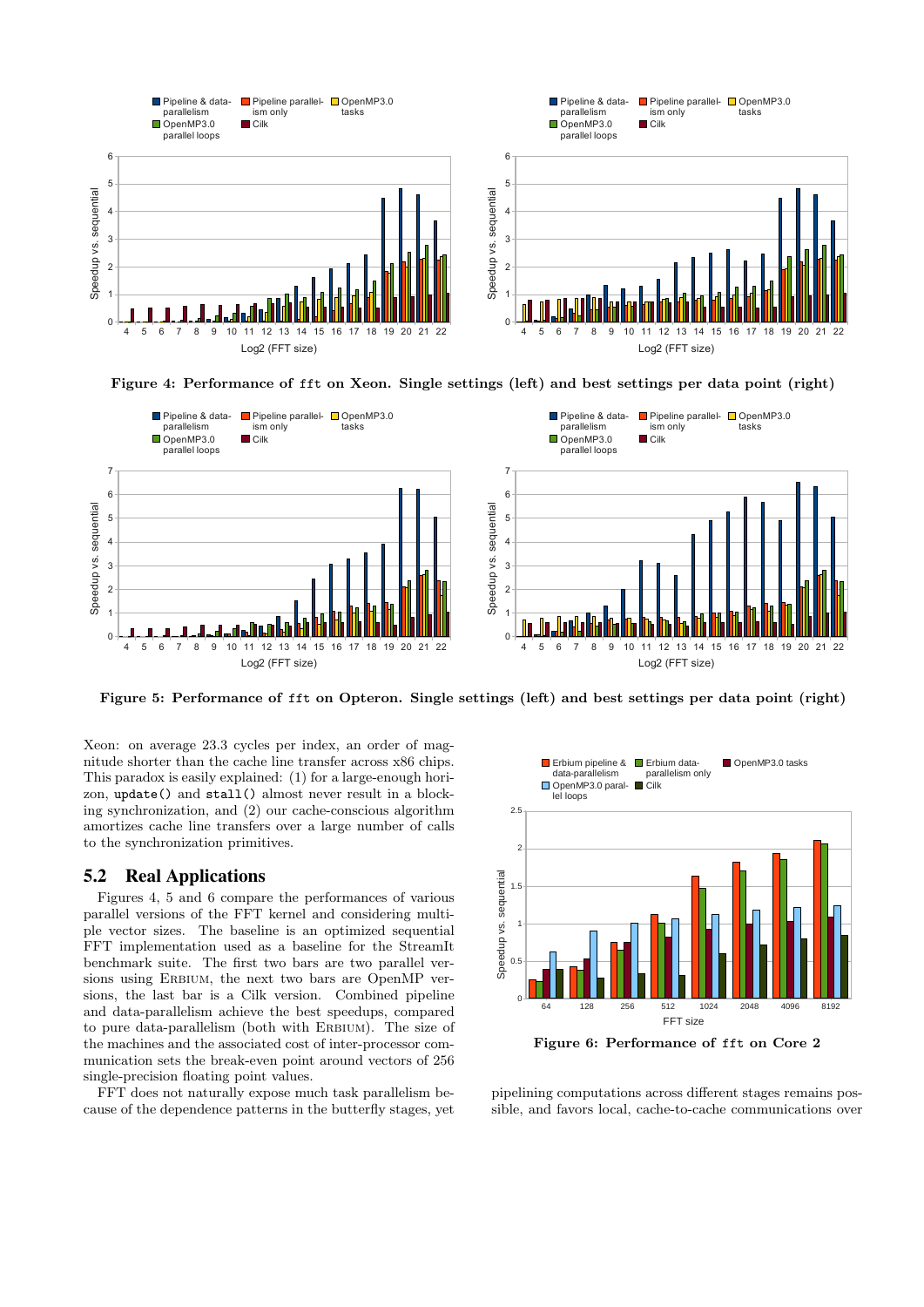external memory accesses; this explains the performance improvement of the combined version. On Xeon and Opteron exploiting this pipeline parallelism allows to reduce contention, even if at the expense of some data-parallelism. To better analyze the intrinsic synchronization performance of ERBIUM, we also show performance results on the smaller single-node Core 2 platform on Figure 6. As the possible concurrency is reduced, the data-parallel versions stand more of a chance, with a shared L3 cache and L2 shared among each two cores. However, even in this unfavorable setting, the addition of pipelining gives enough edge to our combined data- and pipeline-parallelism approach, which outperforms the task-parallel and data-parallel implementations in OpenMP, as well as a Cilk implementation [27].



Figure 7: Informal data flow of fmradio



Figure 8: Informal data flow of 802.11a

|                |       | Platform (cores) Task-Level Only Data-Parallel Only Combined |      |
|----------------|-------|--------------------------------------------------------------|------|
| Xeon(24)       | 1.851 | 1.841                                                        | 6.67 |
| Opteron $(16)$ | 2.73  | 2.81                                                         | 7.45 |

|  | Figure 9: Speedups results for 802.11a |  |  |  |  |
|--|----------------------------------------|--|--|--|--|
|--|----------------------------------------|--|--|--|--|

|                |       |       |      | Platform (cores) $\text{Seq. -03}$ Par. $-\overline{02}$ Par. $-\overline{03}$ Par. $-\overline{03}$ vs. Par. $-\overline{02}$ |
|----------------|-------|-------|------|--------------------------------------------------------------------------------------------------------------------------------|
| Xeon (24)      | 1.141 | 10.11 | 12.6 | 1.25                                                                                                                           |
| Opteron $(16)$ | 1.521 | 9.51  | 14.6 | 1.54                                                                                                                           |

Figure 10: Speedups results for fmradio

Now considering the three full applications, fmradio and 802.11a did not require radical design changes to achieve scalable performance; jpeg was written initially as a finegrain KPN and only required systematic conversion of the synchronization and communication methods.

On fmradio, exploiting task and pipeline parallelism is easy but shows limited scalability — 6 concurrent processes. Exploiting data parallelism is not trivial and involves an interesting transformation: the original code uses a circular window using modulo arithmetic and holding the results of previous filtering iterations; it can be replaced by a record, removing spurious memory-based dependences. Furthermore, the work must be distributed over independent workers then merged into a single output stream; to eliminate data copying overhead, the implementation leverages decoupled data access and synchronization, and the extended Kahn semantics where multiple workers deterministically produce data in exclusive index ranges.

Figure 7 illustrates the concurrency exposed in fmradio. On the left, 4 processes called FFD (Float input, Float output and Double taps) account for most of the computation load. Two of them operate at twice the sampling rate of the two others, involving twice the number of "taps" and twice as many computations. This suggests to balance the load by creating twice as many instances for the heavier ones. The right side of the figure details the data-parallelization of an FFD process, sharing the work into two instances. Figure 10 summarizes the speedups achieved with GCC 4.3 and different optimization options. The baseline is the sequential (original) version compiled with -O2 (no vectorization, less optimizations); it runs in 13.65 s on Xeon. These results confirm the scalability of ERBIUM on a real application. They also confirm its compiler-friendliness, GCC's automatic vectorizer being capable of aggressive loop restructuring in presence of concurrency primitives and view accesses.

Figure 8 illustrates the concurrency exposed in 802.11a. The data-flow graph is more unbalanced than fmradio and it is not fork-join. frequency\_sync and fine\_time\_sync are stateful: they need to be decoupled from the rest of the pipeline to enable data-parallelization [31]. Figure 10 displays speedup results. The Combined column shows the benefit in exploiting both task-level and data parallelism. Strict data parallelization even degrades performance on Xeon due to work-sharing overheads.



Figure 11: Performance of jpeg on Opteron

On jpeg, the systematic decomposition of the application exposes 23 computational tasks, communicating by exchanging burst of pixels (or coefficients, depending on the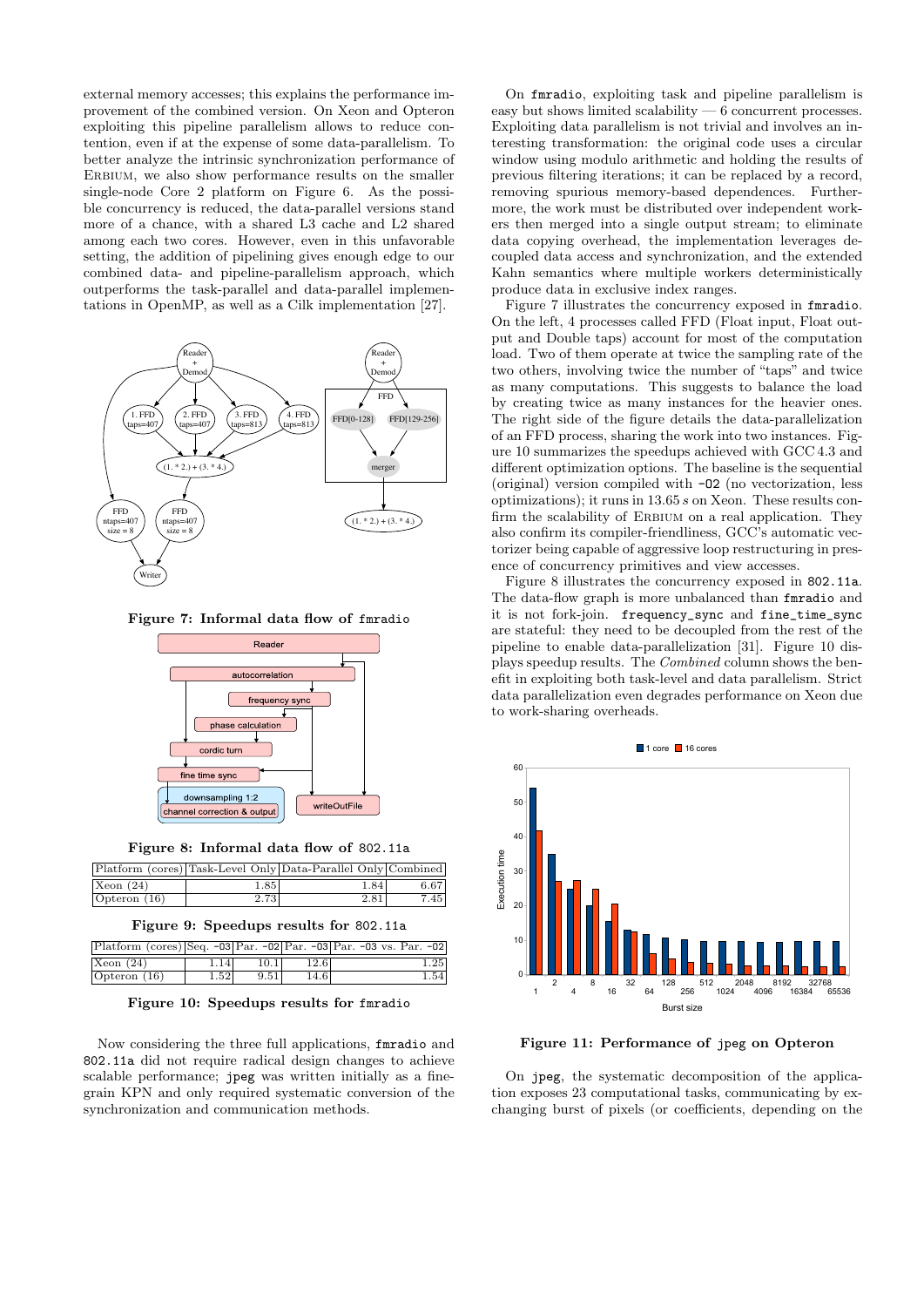filter/stage). In the uncompressed data stream, 64 pixels/ coefficients correspond to 1 macro block. The objective of this experiment is to demonstrate the benefits of ERBIUM on a real application with extremely fine grain tasks. Most of the fine-grain tasks can be further data-parallelized, but restrict ourselves to a task-parallel version for the purpose of this experiment. Figure 11 shows the results on Opteron, running the decoder once on a  $4288 \times 2848$  image. Vertical axis is execution time in milliseconds, horizontal axis is the burst size in pixels. For single-core execution, the performance plateau is achieved for bursts of 128 pixels, or 2 macro blocks. For 16-core execution, the performance plateau is achieved for bursts of 512 pixels, or 8 macro blocks. Comparing the best 16-core and single-core versions, we achieve a  $4.85\times$  speedup on Opteron. Most important, the break-even point — defined as the burst size where 16-core performance outperforms the best single-core performance  $-$  is 1 macro  $block onlu.$  These numbers confirm that ERBIUM succeeds in exploiting fine-grain thread-parallelism on real applications, although better results could be achieved combining task-level and data parallelism. This is encouraging about the scalability on future manycore architectures, where data parallelism alone does not scale.

The tradeoff between task, pipeline and data-level parallelism depends on the target architecture, and is becoming one of the key challenges when adapting a computational application to a new platform. Our results show that ERBIUM is an ideal tool to explore this tradeoff. Overall, ERBIUM leverages much more flexible, scalable and efficient forms parallelism than restricted models.

## 5.3 Comparison with Lightweight Scheduling



Figure 12: Streaming processes vs. short-lived tasks

ERBIUM differs from the common parallel runtimes where concurrency is expressed at the level of atomic, short running tasks. Figure 12 compares the execution time of the exploration synthetic benchmark with a Cilk implementation spawning short-lived user-level tasks [27]. We consider the Core 2 target, and Cilk is run with the -nproc 4 option to generate parallel code, and with the -nproc 1 option to specialize the code for sequential execution. The baseline

sequential execution takes almost 7 s for the finest synchronization grain, and 5 s for larger ones. The parallel Cilk version with the finest synchronization takes 221.4 s and the corresponding ERBIUM version takes  $107.7 s$ . The performance gap widens significantly for intermediate bursts sizes, and reaches almost  $5\times$  when the ERBIUM version reaches its performance plateau. But the most important figure in practice is that the ERBIUM version breaks even for grain size  $80\times$  smaller than Cilk. It demonstrates that communications among long-lived processes are an essential abstraction for scalable concurrency.

These numbers also explain the poor performance of the Cilk FFT implementation. Data-parallelism dominates the scalability of the FFT, and Cilk incurs a noticeable scheduling and synchronization overhead for data-parallel execution. ERBIUM avoids this overhead by running data-parallel tasks fully independently, and implementing synchronizations across butterfly stages at a much lower cost.

We also compared ERBIUM with StarSs, in its SMPSs flavor [28]. StarSs is perfectly suited to express our data-flow applications. However, its current execution model relies on lightweight scheduling. Our experiments with fmradio show that StarSs achieves 3.88× speedup on Xeon and 2.97× on Opteron, 3 to 4 times less than ERBIUM.

Short-lived atomic tasks may be better supported with dedicated hardware [24]. This is also the case for streaming communications, as illustrated by the TTL approach [20]. Of course, lightweight threading techniques are still required for load balancing and to increase the reactivity of passive synchronizations (blocking update()/stall()).

### 6. RELATED WORK

Concurrency models have been designed for maximal expressiveness and generality [21,29], with language counterparts such as Occam [9]. Asynchronous versions have been proposed to simplify the implementation on distributed platforms and increase performance [14], with language counterparts such as JoCaml [13]. Compared to these very expressive concurrency models, ERBIUM builds on the Kahn principle (data flow), which is sufficient to expose scalable parallelism in a wide spectrum of applications; it also offers determinism and liveness guarantees that evade the more expressive models.

Our work is strongly influenced by the compilation of data-flow and streaming languages, including I-Structures [3], SISAL [23], Lustre [18], Lucid Synchrone [7], Jade [36] and StreamIt [41]. These languages share a common interest in determinism (time-independence) and abstraction. They also involve advanced compilation techniques, including static analysis to map declarative concurrent semantics to effective parallelism, task-level optimizations and static scheduling. ERBIUM is an ideal representation to implement platform-specific optimizations for such languages.

Extensions of OpenMP have been proposed to support pipeline parallelism and streaming applications [6,28,33,35, 38]. These are promising tradeoffs between declarative abstractions and explicit, target-specific parallelization. But they suffer from expressiveness limitations: the fmradio application has been initially parallelized with such approaches, but data parallelism could not easily be expressed. Pop et al. report speedup saturating around  $3\times$  on 4-core to 16-core x86-64 platforms [35]. A new proposal for a streaming extension of OpenMP has benefitted from our experience with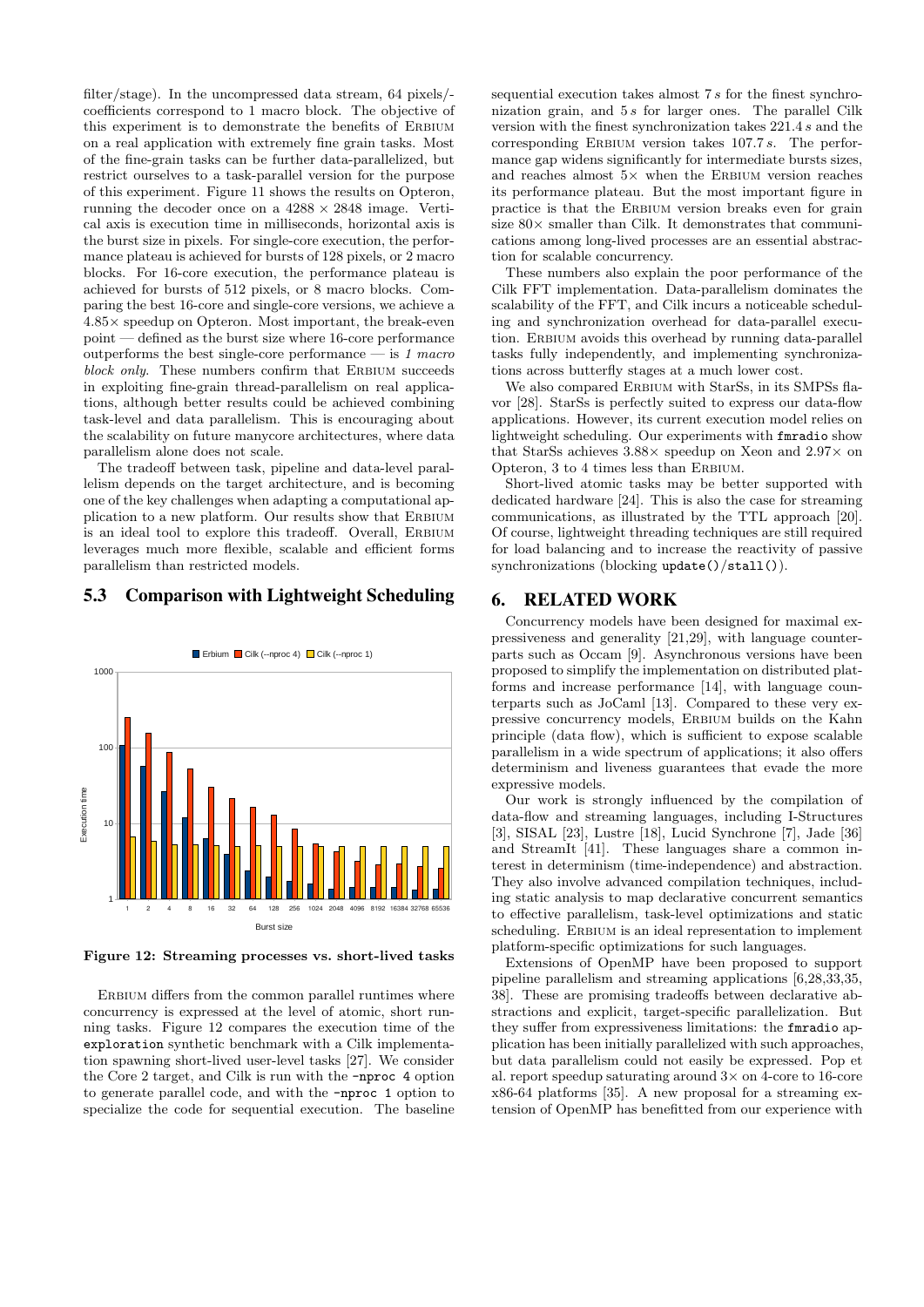ERBIUM [34]; implementation is underway, with dedicated algorithms to convert the short-lived tasks of the OpenMP specification into persistent ERBIUM processes.

The work of Haid et al. [17] shares many design goals with ERBIUM. It aims for the scalable and efficient execution of Kahn process networks on multicore processors. Its sliding window design matches the layout of records in ERBIUM. But it does not come with an associated compiler intermediate representation, and it does not deal with modular composition and dynamic process creation. Furthermore, although it advocates for streaming communications, it still relies on dynamic scheduling for event-driven synchronization. Most encouraging to us, Haid et al. demonstrate that data-driven scheduling and streaming communications can coexist: it indicates that our approach is complementary to the large body of work in lightweight runtimes.

Fastflow is closely related with the ERBIUM runtime implementation [2]. It is a  $C++$  programming pattern for streaming applications dedicated to shared-memory platforms. Its lock-free, fence-free synchronization layer has comparable performance to our single-producer single-consumer record. It supports multi-producer multi-consumer communication at the expense of an additional arbitration thread and memory copying. Because index-range negotiation is exposed to the compiler in the intermediate representation, our runtime achieves lock-free, fence-free multi-producer multi-consumer communication without these overheads.

Cilk does not natively support data-flow concurrency [27] but we share its emphasis on compile-time specialization. We wish to integrate work stealing and load-balancing capabilities in the future, as motivated by Azevedo et al. for irregular streaming applications [5]. In addition, ERBIUM binds processes and data together, facilitating process migration and fault tolerance. Regarding the distributed-memory implementation of ERBIUM, we will leverage the results of proposals like StarSs (parallel data-flow annotations [32]) and StarPU (scheduling framework [4]).

Further performance improvements can be achieved with hardware support, starting from the pioneering data-flow architectures [11,42], recently revived for coarser-grain, tasklevel concurrency [1,24,37]. Streaming register files have also been proposed to accelerate data-flow computations [16,31].

Finally, our work is not related to the software approaches to achieve deterministic execution for debugging purposes deterministic replay [30]. These approaches do not define a target-independent semantics for the application.

## 7. CONCLUSION

We introduced ERBIUM and its three main ingredients: an intermediate representation for compilers and efficiency programmers, a data structure for scalable and deterministic concurrency, and a lightweight runtime. The intermediate representation is being implemented in GCC 4.3 and allows classical optimizations and parallelizing transformations to operate transparently. It relies on 4 concurrency primitives implemented with platform-specific, non-blocking algorithms. The data structure called event record is the basis for a scalable and deterministic concurrency model with predictable resource management. Our current implementation has a very low footprint and demonstrates high scalability and performance.

*Acknowledgments.* This work was partly supported by the European Commission through the Marie Curie ToK-IAP PSYCHES grant id. 030072, the FP6 project ACOTES id. 034869, and the FP7 project TERAFLUX id. 249013. Cupertino Miranda was supported by a scholarship from the Portuguese Ministry of Research. This work was performed while Marc Duranton and Phlippe Dumont were working at NXP Semiconductors, The Netherlands. The design of ERBIUM benefited from fruitful collaborations with Zbigniew Chamski, Léonard Gérard, Sean Halle, Jan Hoogerbrugge, Piotr Kourzanov, Xavier Martorell, Louis Mandel, Florence Plateau, Marc Pouzet, Alex Ramirez, Aly Syed, Andrei Terechko and Nicolas Zermati.

## 8. REFERENCES

- [1] G. Al-Kadi and A. S. Terechko. A hardware task scheduler for embedded video processing. In Proc. of the 4th Intl. Conf. on High Performance and Embedded Architectures and Compilers (HiPEAC'09), Paphos, Cyprus, Jan. 2009.
- [2] M. Aldinucci, M. Meneghin, and M. Torquati. Efficient Smith-Waterman on multi-core with FastFlow. In Euromicro Intl. Conf. on Parallel, Distributed and Network-Based Processing, pages 195–199, Pisa, Feb. 2010.
- [3] Arvind, R. S. Nikhil, and K. Pingali. I-structures: Data structures for parallel computing. ACM Trans. on Programming Languages and Systems, 11(4):598–632, 1989.
- [4] C. Augonnet, S. Thibault, R. Namyst, and M. Nijhuis. Exploiting the Cell/BE architecture with the StarPU unified runtime system. In Embedded Computer Systems: Architectures, Modeling, and Simulation (SAMOS'09), pages 329–339, 2009.
- [5] A. Azevedo, C. Meenderinck, B. H. H. Juurlink, A. Terechko, J. Hoogerbrugge, M. Alvarez, and A. Ramírez. Parallel H.264 decoding on an embedded multicore processor. In Proc. of the 4th Intl. Conf. on High Performance and Embedded Architectures and Compilers (HiPEAC'09), Paphos, Cyprus, Jan. 2009.
- [6] P. M. Carpenter, D. Ródenas, X. Martorell, A. Ramírez, and E. Ayguadé. A streaming machine description and programming model. In Embedded Computer Systems: Architectures, Modeling, and Simulation (SAMOS'07), pages 107–116, Samos, Greece, July 2007.
- [7] P. Caspi and M. Pouzet. Synchronous Kahn networks. In ACM Intl. Conf. on Functional programming (ICFP'96), pages 226–238, 1996.
- [8] A. Cohen, L. Mandel, F. Plateau, and M. Pouzet. Abstraction of clocks in synchronous data-flow systems. In 6th Asian Symp. on Programming Languages and Systems (APLAS 08), Bangalore, India, Dec. 2008.
- [9] I. Corp. Occam Programming Manual. Prentice Hall, 1984.
- [10] D. E. Culler and Arvind. Resource requirements of dataflow programs. In ISCA, pages 141–150, 1988.
- [11] J. B. Dennis and G. R. Gao. An efficient pipelined dataflow processor architecture. In Supercomputing (SC'88), pages 368–373, 1988.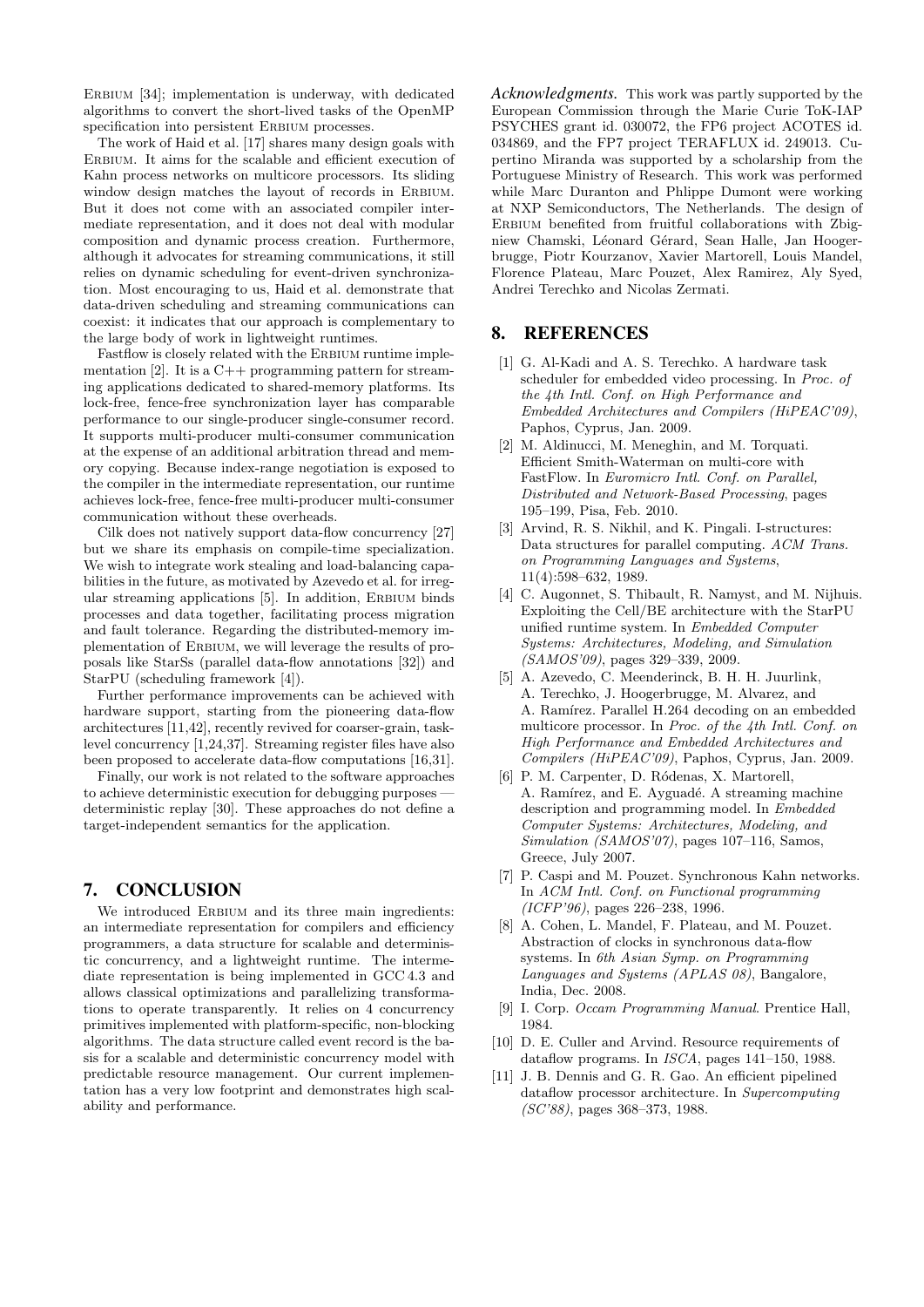- [12] H. M. et al. Acotes project: Advanced compiler technologies for embedded streaming. Intl. J. of Parallel Programming, 2010. Special issue on European HiPEAC network of excellence member's projects.
- [13] F. L. Fessant and L. Maranget. Compiling join-patterns. Electr. Notes Theor. Comput. Sci., 16(3), 1998.
- [14] C. Fournet and G. Gonthier. The reflexive chemical abstract machine and the join-calculus. In ACM Symp. on Principles of Programming Languages, pages 372–385, St. Petersburg Beach, Florida, Jan. 1996. ACM.
- [15] J. Giacomoni, T. Moseley, and M. Vachharajani. Fastforward for efficient pipeline parallelism: a cache-optimized concurrent lock-free queue. In ACM Symp. on Principles and practice of parallel programming (PPoPP'08), pages 43–52, Salt Lake City, Utah, 2008.
- [16] R. Gupta. Exploiting parallelism on a fine-grain MIMD architecture based upon channel queues. Intl. J. of Parallel Programming, 21(3):169–192, 1992.
- [17] W. Haid, L. Schor, K. Huang, I. Bacivarov, and L. Thiele. Efficient execution of Kahn process networks on multi-processor systems using protothreads and windowed FIFOs. In Workshop on Embedded Systems for Real-Time Multimedia (ESTImedia'09), pages 35–44, Grenoble, France, Oct. 2009.
- [18] N. Halbwachs, P. Caspi, P. Raymond, and D. Pilaud. The synchronous dataflow programming language Lustre. Proc. of the IEEE, 79(9):1305–1320, Sept. 1991.
- [19] R. H. Halstead, Jr. Multilisp: a language for concurrent symbolic computation. ACM Trans. on Programming Languages and Systems, 7(4):501–538, 1985.
- [20] T. Henriksson and P. van der Wolf. TTL hardware interface: A high-level interface for streaming multiprocessor architectures. In Workshop on Embedded Systems for Real-Time Multimedia  $(ESTI media'06)$ , pages 107–112, Seoul, Korea, Oct. 2006.
- [21] C. A. R. Hoare. Communicating Sequential Processes. Prentice-Hall, 1985.
- [22] G. Kahn. The semantics of a simple language for parallel programming. In J. L. Rosenfeld, editor, Information processing, pages 471–475, Stockholm, Sweden, Aug. 1974. North Holland, Amsterdam.
- [23] C. Kim, J.-L. Gaudiot, and W. Proskurowski. Parallel computing with the sisal applicative language: Programmability and performance issues. Software, Practice and Experience, 26(9):1025–1051, 1996.
- [24] C. Kyriacou, P. Evripidou, and P. Trancoso. Data-driven multithreading using conventional microprocessors. IEEE Trans. on Parallel Distributed Systems, 17(10):1176–1188, 2006.
- [25] E. A. Lee and D. G. Messerschmitt. Static scheduling of synchronous data flow programs for digital signal processing. IEEE Trans. on Computers, 36(1):24–25, 1987.
- [26] E. A. Lee and A. L. Sangiovanni-Vincentelli. A framework for comparing models of computation.

IEEE Trans. on CAD of Integrated Circuits and Systems, 17(12):1217–1229, 1998.

- [27] K. H. R. M. Frigo, C. E. Leiserson. The implementation of the Cilk-5 multithreaded language. In ACM Symp. on Programming Language Design and Implementation (PLDI'98), pages 212–223, Montreal, Quebec, June 1998.
- [28] V. Marjanovic, J. Labarta, E. Ayguadé, and M. Valero. Effective communication and computation overlap with hybrid MPI/SMPSs. In PPOPP, 2010.
- [29] R. Milner, J. Parrow, and D. Walker. A calculus of mobile processes, i and ii. Inf. Comput.,  $100(1):1-40$ and 41–77, 1992.
- [30] M. Olszewski, J. Ansel, and S. Amarasinghe. Kendo: Efficient deterministic multithreading in software. In The Intl. Conf. on Architectural Support for Programming Languages and Operating Systems, Washington, DC, Mar 2009.
- [31] G. Ottoni, R. Rangan, A. Stoler, and D. I. August. Automatic thread extraction with decoupled software pipelining. In IEEE Intl. Symp. on Microarchitecture (MICRO'05), pages 105–118, 2005.
- [32] J. M. Pérez, P. Bellens, R. M. Badia, and J. Labarta. CellSs: Making it easier to program the cell broadband engine processor. IBM Journal of Research and Development, 51(5):593–604, 2007.
- [33] J. Planas, R. M. Badia, E. Ayguadé, and J. Labarta. Hierarchical task-based programming with starss. Intl. J. on High Performance Computing Architecture, 23(3):284–299, 2009.
- [34] A. Pop and A. Cohen. A stream-comptuting extension to OpenMP. In Proc. of the 4th Intl. Conf. on High Performance and Embedded Architectures and Compilers (HiPEAC'11), Jan. 2011.
- [35] A. Pop, S. Pop, and J. Sjödin. Automatic streamization in GCC. In GCC Developer's Summit, Montreal, Quebec, June 2009.
- [36] M. C. Rinard and M. S. Lam. The design, implementation, and evaluation of Jade. ACM Trans. on Programming Languages and Systems, 20(3):483–545, 1998.
- [37] M. Själander, A. Terechko, and M. Duranton. A look-ahead task management unit for embedded multi-core architectures. In Proc. of the 2008 11th EUROMICRO Conf. on Digital System Design Architectures, Parma, Italy, Sept. 2008.
- [38] K. Stavrou, M. Nikolaides, D. Pavlou, S. Arandi, P. Evripidou, and P. Trancoso. Tflux: A portable platform for data-driven multithreading on commodity multicore systems. In Intl. Conf. on Parallel Processing (ICPP'08), pages 25–34, Portland, Oregon, Sept. 2008.
- [39] S. Stuijk. Concurrency in computational networks. Master's thesis, Technische Universiteit Eindhoven  $(TU/e)$ , Oct. 2002.  $\#$  446407.
- [40] W. Thies and S. Amarasinghe. An empirical characterization of stream programs and its implications for language and compiler design. In Intl. Conf. on Parallel Architectures and Compilation Techniques (PACT'10), Vienna, Austria, Sept. 2010.
- [41] W. Thies, M. Karczmarek, and S. Amarasinghe. StreamIt: A language for streaming applications. In